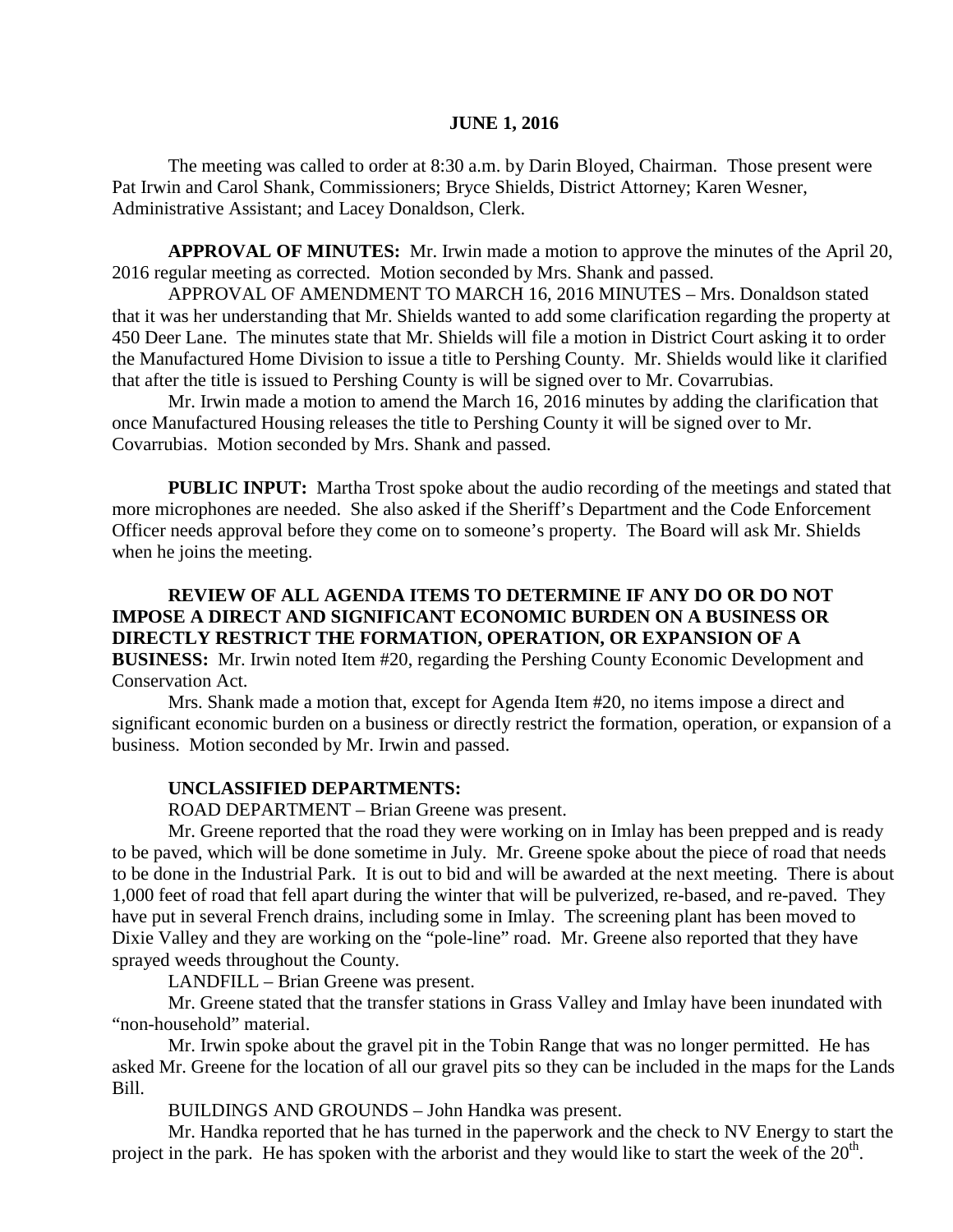Mr. Handka stated that the Recreation Board received a donation of lights from the School District to use at the swimming pool. Mr. Handka didn't feel they were suitable, so he purchased LED lights out of his budget instead. A few security cameras were also installed.

Weeds have been sprayed at the Grass Valley Community Center. Mr. Handka also gave the Sheriff's Deputy there new flags to put up.

He had the NDF (Nevada Division of Forestry) prison crew out last week and they cleaned up around the Museum.

Mr. Handka and Sheriff Allen went out to the Imlay rental house and did a walk through. A few minimal things were found and the Deputy that is going to be living there asked if he could do some of the work himself. Mr. Handka didn't think that would be a problem. Deputy Reed would like the County to consider putting in a new heating and a/c unit. The house currently has two window a/c units and a boiler in the basement. The plumbing seems to be in good shape. There have been some leaks in the bathroom and at some point the subfloor might need to be replaced. Mr. Irwin asked about the windows. Mr. Handka stated that one of the windows has already been replaced and the rest look fine.

The crew has also been busy getting the park ready for the Car Show this weekend.

*Derby Field Airport, Setting of fuel prices:* Mr. Handka informed the Board that we paid \$3.33 per gallon for the last load we received. He gave the Board a list of fuel prices for surrounding airports. Mr. Handka is suggesting that we charge somewhere between \$4.10 and \$4.15.

Mr. Irwin made a motion to set the price of fuel at \$4.15 per gallon. Motion seconded by Mrs. Shank and passed.

*Discussion regarding removal of shrubs and curbing and replacement with concrete slab at the Administration Building:* Mr. Handka stated that he is concerned if these are removed and concrete is poured it will damage the drip system. It was also noted that the shrubs were trimmed yesterday and look very nice. Mrs. Donaldson stated that she parked in the spot in question the other day and she thought there was plenty of room to get out. It was decided to leave it alone for now.

*Replacement of broken window in vehicle belonging to Frank Gonsalves:* Mr. Gonsalves' vehicle window was broken while it was parked at the Buildings and Grounds shop. It is believed that it was vandalism. Mr. Shields stated that the window has not been replaced yet. Mr. Bloyed felt the County should be responsible as the vehicle was parked in a secure area.

Mrs. Shank made a motion to replace Frank Gonsalves' vehicle window at the most reasonable cost. Motion seconded by Mr. Irwin and passed.

*Frontier Days Committee, Discussion regarding bounce house/mechanical bull, kiddie rides and insurance requirement:* Maryann Papa was present along with Heidi Figueroa, part-owner of the inflatables.

The Board was given the layout of vendors for Frontier Days as well as some information on the inflatables, a letter from Mrs. McKinney who has experience with these items and a print-out regarding lawn care. The inflatables will be deflated every night and the frames are lighter than the picnic tables in the park. Ms. Figueroa stated that if they are not allowed to put them on the grass, they will not be able to participate in the event.

Mr. Shields has reviewed all the insurance policies and feels they are adequate. Ms. Figueroa stated that participants will also be required to sign a waiver.

Mr. Irwin made a motion to approve the setup of the inflatables for Frontier Days as presented, contingent on the insurance policies being sufficient and with an evaluation being done after the event. Motion seconded by Mrs. Shank and passed.

*Discussion regarding Courthouse window replacement:* Mrs. Shank stated that the two companies were going to be asked to come give a presentation. DeBell has given the Board a presentation already. Mr. Handka stated that Beautiful Homes Nevada's bond was not sufficient. Mr. Irwin felt neither company met the criteria. Mr. Shields stated that the bid process will be re-done in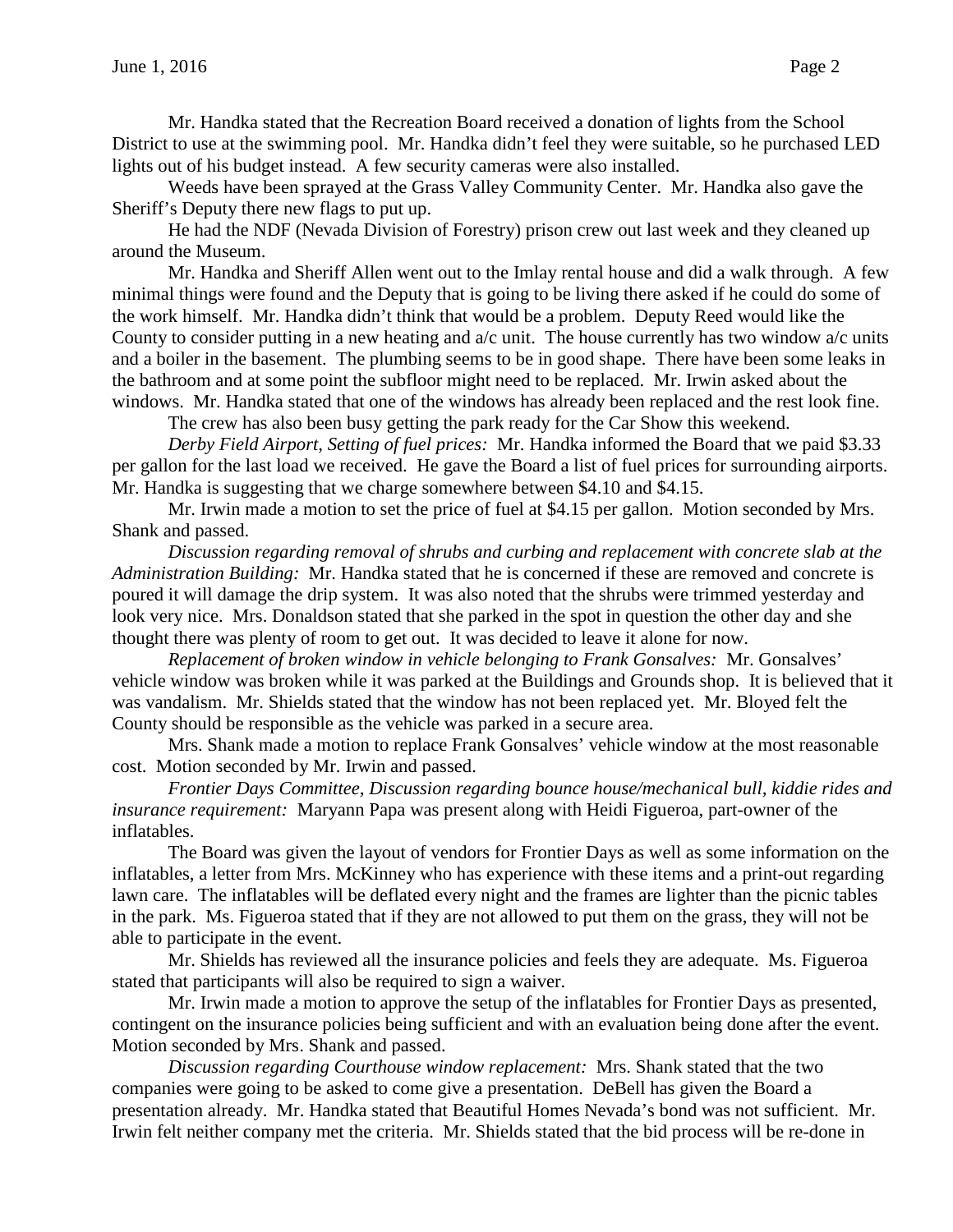July. Mr. Handka has spoken to both companies and they are willing to come to the first meeting in July.

COMMUNITY CENTER/ECONOMIC DEVELOPMENT – Heidi Lusby-Angvick and Ted Bendure were present.

*Approval of an extension of the completion date for the construction/remodel of the Pershing County Community Center kitchen:* Mr. Bendure stated that because of permitting issues that were no fault of the contractor, the project did not get started as soon as it was supposed to. They have been meeting with the contractor every Wednesday to get a progress report. The Health Inspection is scheduled for this Friday at 10:15 a.m. and they are hoping the Fire Marshall will do their walk through the same day or the following Monday.

Mr. Bendure also stated that some serious problems, unrelated to the project, were found once they started. It was found that the gas line is not sufficient to run the furnaces. They also found issues with a junction box. There are on-going problems with the drainage system. Mr. Bendure stated that they were unable to find any "as built" plans for the building. He also stated that the roof ladder that was purchased several months ago has never been installed.

The Portuguese Festa was held over the weekend and they worked around the construction. The next big event is Alumni on June  $11^{th}$ .

Mr. Bendure stated that there needs to be a formalized maintenance schedule developed for that building.

Mr. Irwin made a motion to approve an extension of the completion date for the construction / remodel of the Pershing County Community Center kitchen through June 10, 2016. Motion seconded by Mrs. Shank and passed.

PERSHING COUNTY FIRE/AMBULANCE –

*GRASS VALLEY FIRE DEPARTMENT:* Sean Burke was present.

Mr. Burke reported that the Grass Valley and Imlay Departments have received an offer from Humboldt General to station an ambulance at each house. They would be staffed by the fire departments. Once an MOU (Memorandum of Understanding) is drafted, Mr. Burke will bring it to the Board.

Mr. Burke stated that the Assistance to Firefighters Grant still hasn't been awarded. FEMA (Federal Emergency Management Agency) is mandating that the departments have an MOU in place addressing the level of cooperation between the departments. Mr. Burke received a template and has drafted a document.

Mr. Burke also stated that he hasn't received any response from the LEPC (Local Emergency Planning Commission) Coordinator in regards to their submittal of the SERC (State Emergency Response Commission) grant. Mrs. Shank will look into this.

*MODIFICATION #1 TO THE 2015 ANNUAL OPERATING PLAN FOR COOPERATIVE FIRE PROTECTION AGREEMENT BETWEEN BLM, WINNEMUCCA DISTRICT, AND PERSHING COUNTY INCLUDING LOVELOCK, IMLAY, GRASS VALLEY AND RYE PATCH VOLUNTEER FIRE DEPARTMENTS:* Mr. Bloyed stated that he had spoken with Chief Ayoob and he did not have any concerns. Mr. Shields suggested holding off on signing this until we verify that our "insurance policy" with State Forestry is still in place. Both parties will be invited to the June  $15<sup>th</sup>$  meeting.

Mr. Irwin mentioned some old billings from 2013 that we did not pay. He asked if we had officially sent them a letter that we were not paying. Mr. Shields will draft a letter once he receives the information.

Mrs. Shank stated that Martha Trost had asked a question during Public Comment that has not been answered. The question was whether or not the Sheriff's Department or the Code Enforcement Officer is allowed to enter a property without permission. Mr. Shields stated that they can with some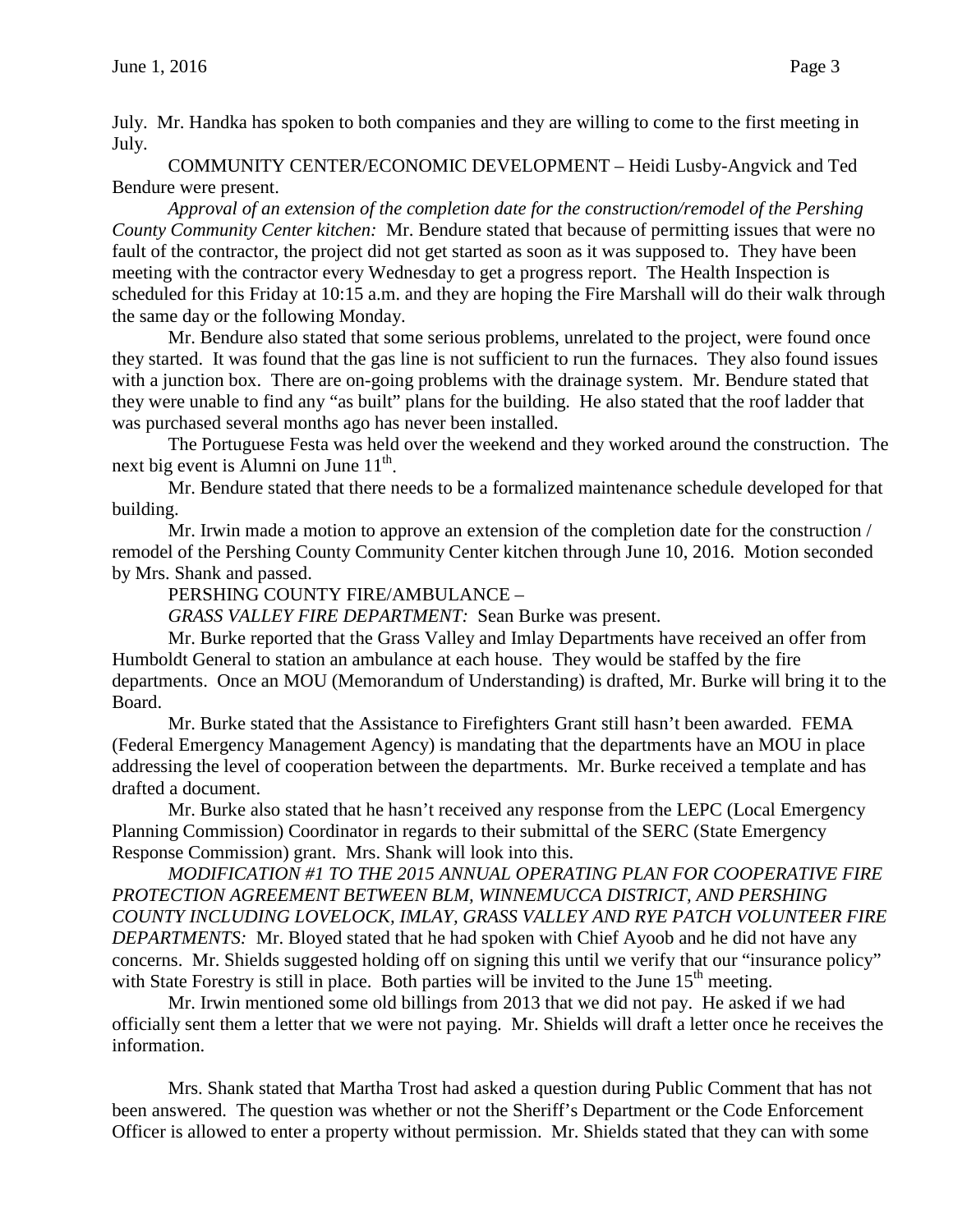exception (like entering the curtilage of the home). He would be happy to speak with Ms. Trost after the meeting.

COOPERATIVE AG EXTENSION – Steve Foster was present.

Mr. Foster gave the Board the Herds and Harvest Program brochure. He will be teaching the Basics II class at the end of June. The "Grow Your Own" series just finished up and 14 people attended the eight sessions. Mr. Foster also reported that he has made numerous farm visits, including a new farm in the Rocky Canyon area. He has written some letters regarding irrigating alfalfa and wheat.

In 4-H highlights, they are getting ready for 4-H Camp and Frontier Days.

Mr. Foster stated that his upcoming projects include the Nevada Youth Range Camp June  $18<sup>th</sup>$  - $25<sup>th</sup>$ , the Slaughter Processing Program June  $30<sup>th</sup>$  and July 1<sup>st</sup> and then the Western SARE (Sustainable Agriculture Research and Education) Conference in Newport, Oregon July  $11^{th} - 15^{th}$ .

Mr. Irwin stated that he has been working with Mr. Foster in regards to the consolidation of Ag Extension and CABNR (College of Agriculture, Biotechnology and Natural Resources).

PUBLIC DEFENDER – Steve Cochran was present.

Mr. Cochran stated that the issue with Humboldt County in regards to conflict counsel is still not resolved. The construction work coming from upstairs has disrupted his office, but they are dealing with it.

Mrs. Shank asked about the billing to Humboldt County for the last quarter. Mr. Cochran stated that it is done, but it hasn't been sent to Humboldt yet.

## **ELECTED DEPARTMENTS:**

LACEY DONALDSON, CLERK-TREASURER – Mrs. Donaldson stated that Early Voting started on Saturday and turn out has been very low. She did not have any corrections or changes to submit to the Board.

RENE CHILDS, RECORDER-AUDITOR – Mrs. Childs stated that she received a call from Sean at ADS in regards to our email. There seems to be a problem with gmail accounts now too. He is suggesting that we change all of our email to a web based system. The cost is approximately \$1.50 per email. An item will be placed on the next agenda for possible action.

LAURI CERINI-JONES, ASSESSOR – Mrs. Cerini-Jones stated that they are preparing for the "drop-dead" date given by the Treasurer's office in regards to the 16-17 tax bills. Mrs. Cerini-Jones also stated that she has advertised for the vacant ½ time position in her office.

BRYCE SHIELDS, DISTRICT ATTORNEY – Mr. Shields wanted to readdress the questions asked by Ms. Trost during Pubic Comment. Mr. Shields stated that law enforcements ability to enter a property is fact specific. Law Enforcement can enter a parcel, but they cannot enter areas where the owner expects a reasonable expectation of privacy.

## **PLANNING DEPARTMENT:** James Evans was present.

Mr. Evans stated that there is a Planning Commission meeting tonight. They will be considering a Special Use permit for a church and a parcel map, both within the City.

### **IMLAY WATER:** James Evans was present.

Mr. Evans stated that everything is going well. He will be doing the lead and copper testing either this month or next.

## **BUILDING DEPARTMENT:** James Evans was present.

Mr. Evans reported that there are some engineering issues on the footings that the contractor is working out with the engineers in regards to the Archival building.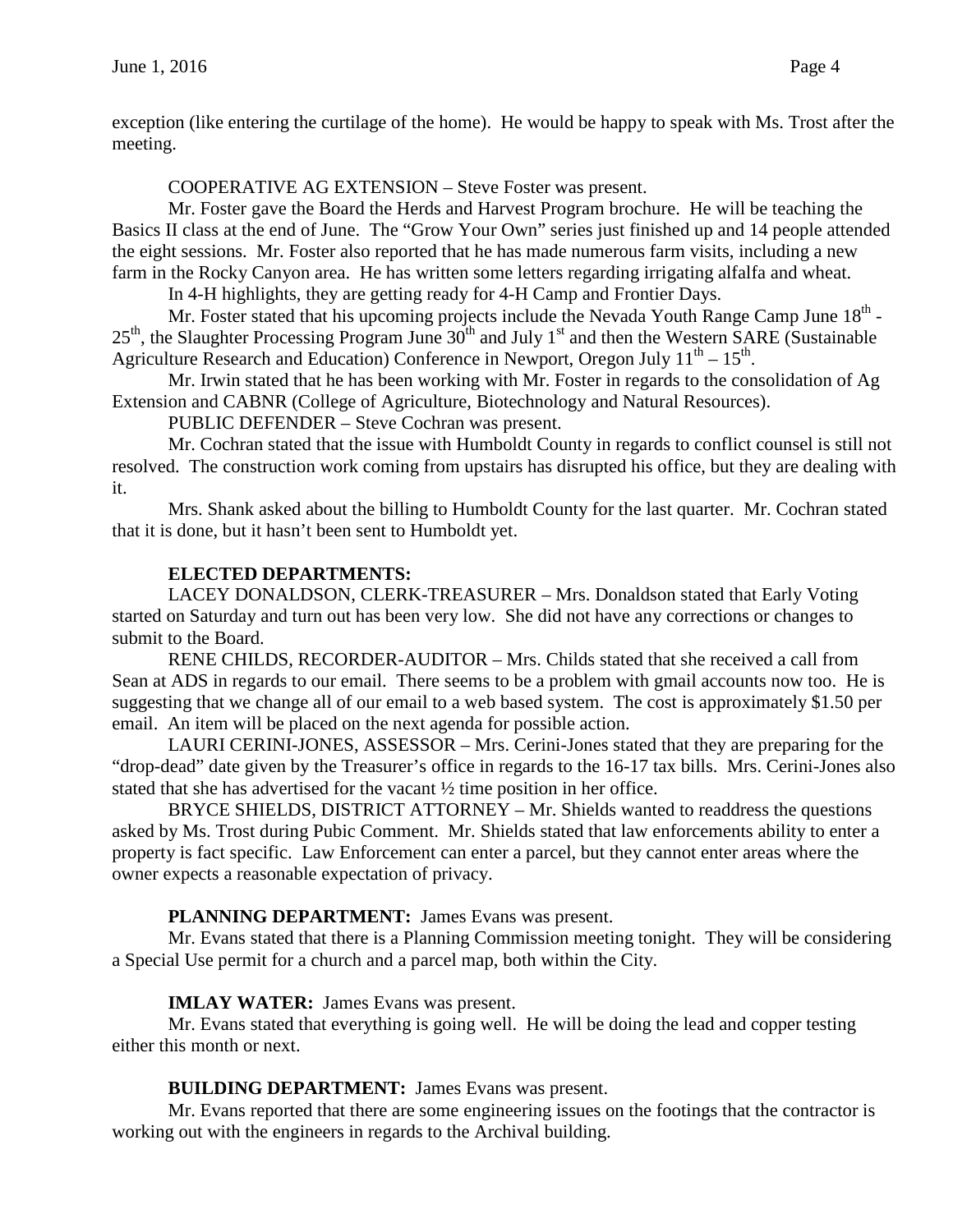Mrs. Shank asked if Mr. Evans would be doing the final inspection on the kitchen remodel at the Community Center. Mr. Evans stated that as soon as the Health Inspection and the Fire Marshall's Inspection are done he will do a final walk-through.

Mr. Evans stated that Mr. McKinney's last day is June  $24<sup>th</sup>$ . An item will be put on the next agenda to discuss the plans for the future.

**PROCLAMATIONS AND AWARDS:** The Board did not have anything to consider. Mrs. Shank did suggest one for Coeur Rochester in regards to their help with the house in Unionville.

**CORRESPONDENCE:** A letter was received from Steve Evenson regarding the Deputy District Attorney having a private law practice. Mr. Shields stated that it is allowed by statute and he is not concerned about this issue.

The Board also received a letter from Judge Stephens asking the Board to earmark the Administrative Assessment and Court Facility Fees funding that would revert to the General Fund on July  $1<sup>st</sup>$ . An action item will be placed on the next agenda.

### **TELEVISION ADVISORY BOARD:** REQUEST FOR APPROVAL TO RENEW CONTRACT WITH VALLEY TV & COMMUNICATION EFFECTIVE JULY 1, 2016 THROUGH JUNE 30, 2017 – Larry Rackley, TV Board member, was present.

Mr. Rackley stated that he tried to obtain a quote from another company, but was not successful. Mrs. Shank made a motion to renew the contract with Valley TV & Communication effective July 1, 2016 through June 30, 2017 as presented. Motion seconded by Mr. Irwin and passed.

# **ADVISORY BOARD APPOINTMENTS:** PERSHING COUNTY VOLUNTEER

ADVISORY BOARD – A letter was received from Janice Rutherford asking to be reappointed. Mrs. Shank made a motion to reappoint Janice Rutherford to the Pershing County Volunteer

Advisory Board with a term expiring June 5, 2019. Motion seconded by Mr. Irwin and passed.

GRASS VALLEY ADVISORY BOARD – A letter was received from Sean Burke asking to be reappointed.

Mr. Irwin made a motion to reappoint Sean Burke to the Grass Valley Advisory Board in the At-Large position with a term expiring June 30, 2018.

There was some discussion regarding the Grass Valley Advisory Board. Ms. Trost and Mr. Cwetna spoke about representation. The make-up of the Board was clarified.

The motion to reappoint Mr. Burke was seconded by Mrs. Shank and passed.

MUSEUM BOARD – A letter was received from Barbara Rackley asking to be considered for the Museum Board.

Mrs. Shank made a motion to appoint Barbara Rackley to the Museum Board with a term expiring January 5, 2017. Motion seconded by Mr. Irwin and passed.

SOLID WASTE MANAGEMENT AND RECYCLING ADVISORY BOARD – A letter of consideration was received from Vivian Renfroe.

Mrs. Shank made a motion to appoint Vivian Renfroe to the Solid Waste Management and Recycling Advisory Board with a term expiring June 30, 2017. Motion seconded by Mr. Irwin and passed.

CEMETERY – The Board will wait until the next meeting to make any appointments.

**REPORT FROM ADMINISTRATIVE ASSISTANT:** Mrs. Wesner reported that she has been busy with the Public Lands Bill. The CDBG (Community Development Block Grant) for the Imlay sewer will be expiring at the end of the month. She has a conference call scheduled with CDBG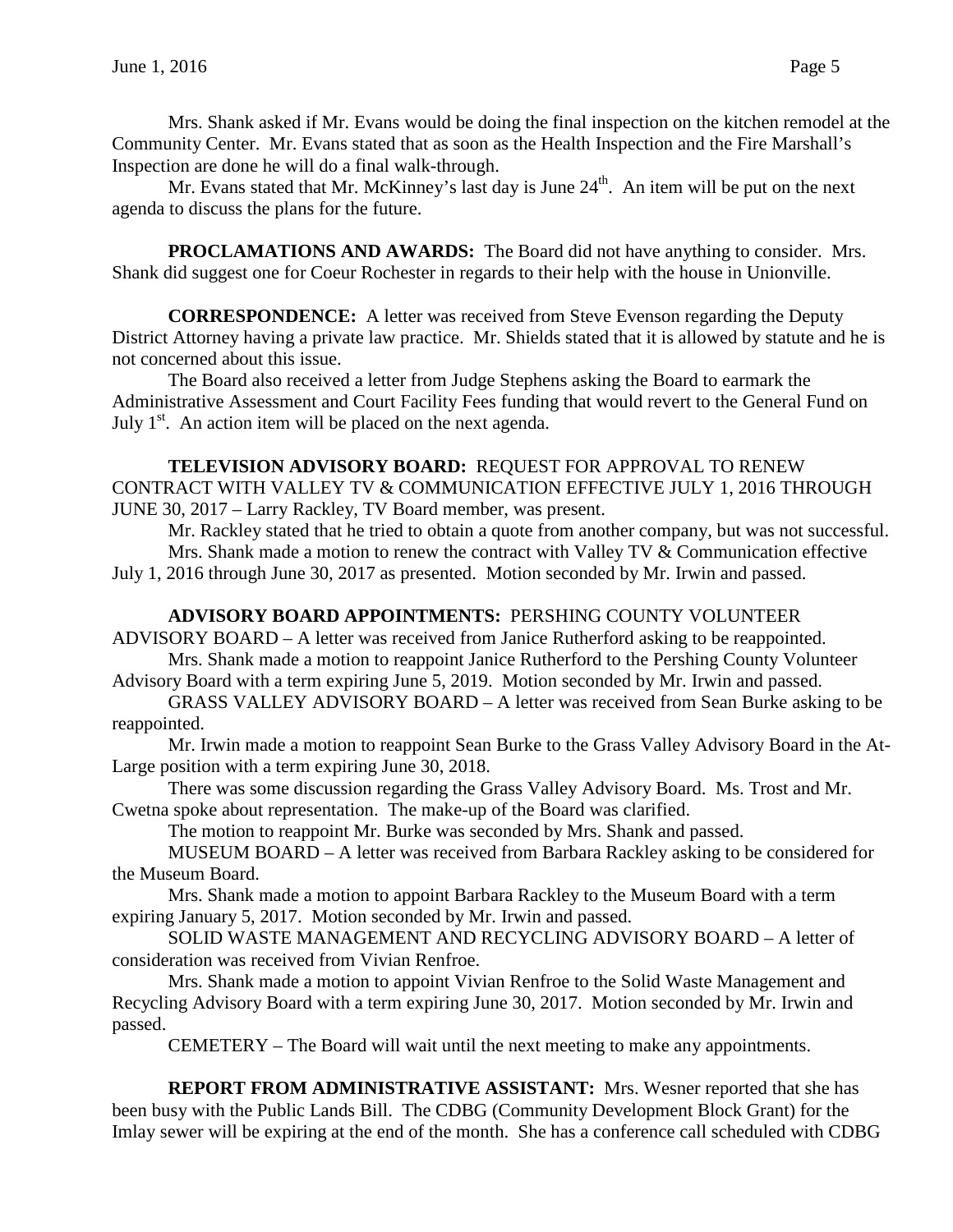Monday to discuss the project and request another extension. It was noted that the Railroad is requiring we bore 5 ½ feet instead of 3 feet.

APPROVAL FOR COMMISSIONER PAT IRWIN AND COMMISSIONER DARIN BLOYED TO "OPT OUT" SALARY INCREASE FOR FY 2016-17 – Mr. Bloyed stated that he already opted out for this year. Mrs. Shank stated that she was not asked if she wanted to be included. An item will be put on the next agenda. It was noted that a letter needs to be submitted to the Recorder-Auditor's office.

Mrs. Shank made a motion to accept Commissioner Irwin's request to opt out of the salary increase for Fiscal Year 2016-17 starting January 1, 2017. Motion seconded by Mr. Bloyed and passed.

The meeting recessed at 10:26 a.m. and reconvened at 10:33 a.m.

**JERRY ALLEN, SHERIFF:** Sheriff Allen reported that Deputy Reed has been doing his FTO (Field Training Officer) and has also been working in the jail. They had a report of a plane crash in the Black Rock Desert, but before anyone could get out there, they reportedly flipped it over and flew away. The jail vehicle is now out of service. Mr. Wilcox said it will need a new engine. Sheriff Allen has found a used vehicle through BLM (Bureau of Land Management), but does not have a price yet.

Sheriff Allen stated that he met with some gentlemen this morning about an electronic citation system and grant funding. The grant would require a 20% County match, but it could be "in-kind".

Mr. Bloyed asked if the padded cell has been fixed. Sheriff Allen stated that it has not and he needs to contact that company again. Sheriff Allen stated that all the plumbing issues have been resolved.

There was some discussion regarding the use of body cameras.

UPDATE ON 2016 BURNING MAN EVENT – Sheriff Allen stated that there is a meeting in Reno on Friday and Sgt. Carmichael will attend.

DISCUSSION AND APPROVAL TO SUBMIT GRANTS FOR PERSONNEL – Sheriff Allen stated he had already spoken with Commissioner Irwin about this. This is a Federal Grant that is for three years and would be 75/25 matching funds. The Department currently has one open position, so he would like to use this funding to turn that one position into three. The grant application is due June 23<sup>rd</sup>. Mr. Irwin stated that, if successful, the people that fill those positions will have to be informed that if the funding goes away, so does the position. Sheriff Allen stated that he would work with Mr. Shields regarding that notification.

Mr. Irwin made a motion to approve the Sheriff submitting grant applications for personnel as discussed. Motion seconded by Mrs. Shank and passed.

APPROVAL TO ADVERTISE/HIRE VACANT DEPUTY POSITION – No action will be taken until Sheriff Allen receives additional information on the grant.

APPROVAL OF RENTAL CONTRACT FOR COUNTY OWNED HOUSE IN IMLAY, NV TO GLEN REED – Mr. Shields worked with Sheriff Allen on this contract. Mr. Shields stated he would recommend the Commission approving this and then presenting it to Deputy Reed for signature.

Mr. Irwin made a motion to approve the rental contract for the County owned house in Imlay, NV to Deputy Glen Reed as presented. Motion seconded by Mrs. Shank and passed.

The meeting recessed at 10:53 a.m. to review vouchers and reconvened at 11:18 a.m.

**VOUCHERS:** Mr. Irwin made a motion to approve the vouchers, correcting the voucher for Vendor # 989 to reflect the correct Vendor number of #986 and pulling a voucher for Vendor #420. Motion seconded by Mrs. Shank and passed.